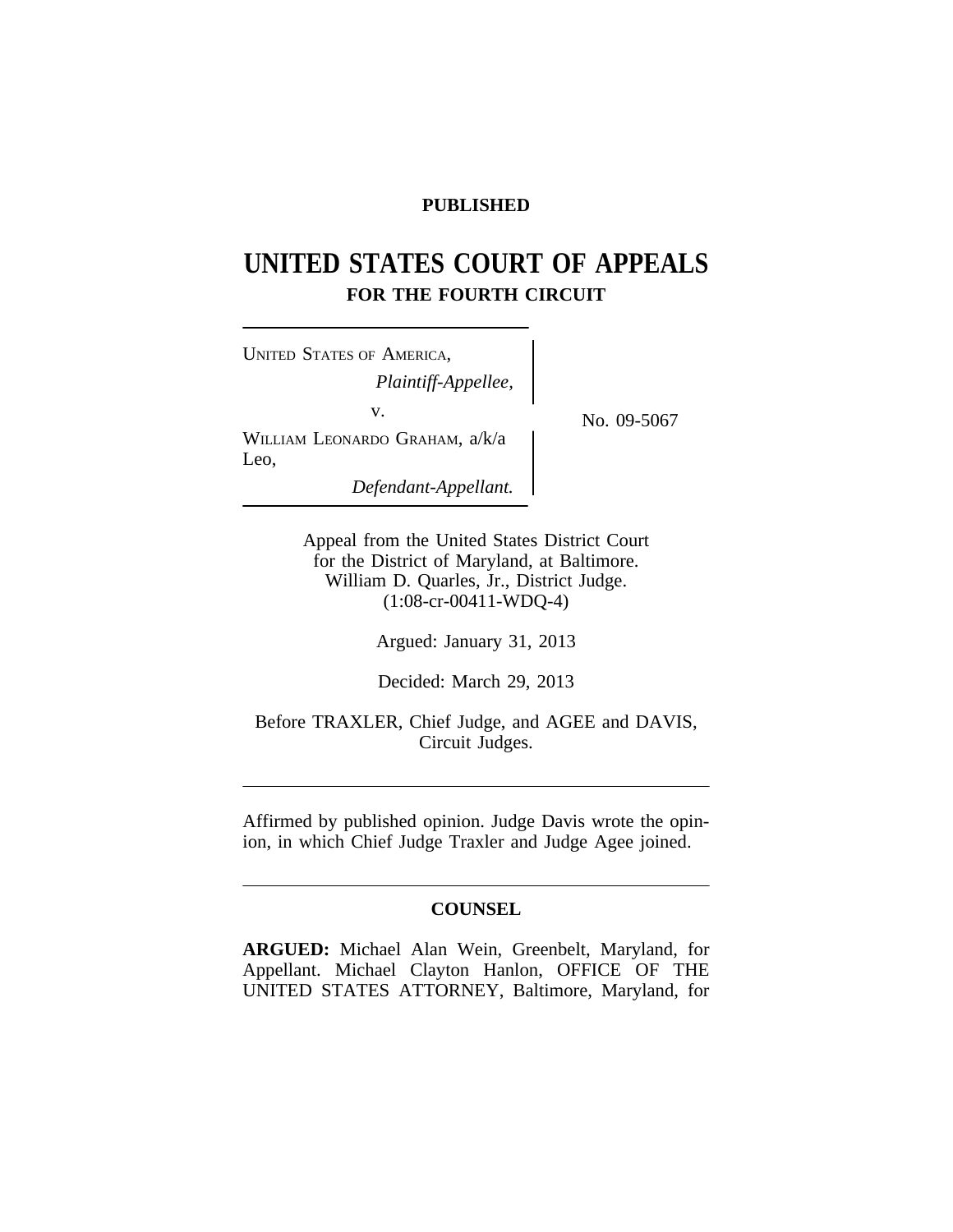Appellee. **ON BRIEF:** Rod J. Rosenstein, United States Attorney, Baltimore, Maryland, for Appellee.

# **OPINION**

DAVIS, Circuit Judge:

A jury convicted Appellant William Leonardo Graham of one count of conspiracy to distribute more than five kilograms of cocaine, in violation of 21 U.S.C. § 846. Pursuant to 21 U.S.C. § 851, the district court imposed a mandatory life sentence. On appeal, Graham asserts reversible error in three respects: (1) an alleged violation of the Court Reporter Act, 28 U.S.C. § 753(b); (2) the admission of statements by coconspirators recorded during wiretapped conversations; and (3) his life sentence contravenes the Constitution. For the reasons set forth below, we reject each of Graham's contentions and we therefore affirm the judgment.

#### I.

Although several of Graham's codefendants testified against him and thereby provided direct evidence of his participation in the narcotics conspiracy, their trial testimony was significantly bolstered by recordings of their wiretapped conversations which occurred during the existence of the conspiracy. Graham's focus on appeal before us is that (1) the full vindication of his right to appellate review has been denied by the lack of a reliable trial record of the wiretapped conversations; and, in any event, (2) the district court abused its discretion when it admitted the wiretapped conversations. For the reasons explained within, we reject each of these contentions.

## A.

On September 11, 2008, Graham was named with seven others in count one of a superseding indictment charging con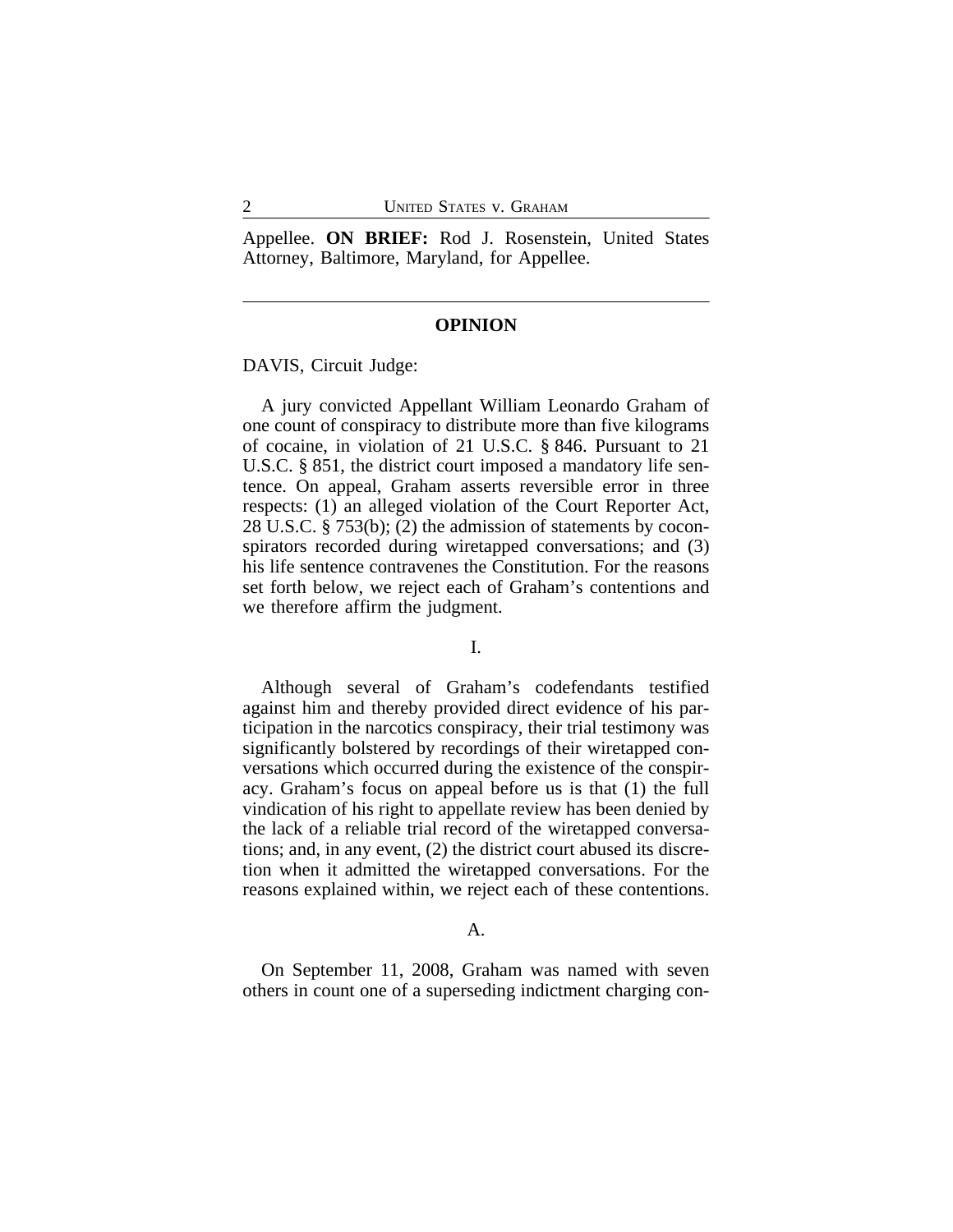spiracy to distribute and possess with intent to distribute five kilograms or more of cocaine from March 2006 through August 2008. Graham alone proceeded to trial; his codefendants entered into plea agreements or (as to one) the indictment was dismissed on motion of the government. Prior to trial, Graham's counsel discussed with the prosecuting Assistant United States Attorney ("AUSA") the admissibility of five recordings of wiretap conversations among Graham's codefendants in which Graham was not a participant. The government indicated that it planned to seek admission of the recordings as non-hearsay coconspirator statements and/or pursuant to the present sense impression exception to the hearsay rule.

Trial took place from August 17 through August 24, 2009. During opening statements, the AUSA explained to the jury that the government would present testimony of the case agent regarding the investigation, specifically as to how the government was able to install a wiretap on the cellphone of codefendant Lawrence Reeves, and thereby intercept conversations between Reeves and codefendants Devon Marshall and Justin Gallardo. The government further explained that the jury would hear in the recordings that Reeves, Marshall, and Gallardo were attempting to collect a drug debt from Graham. (Reeves, Marshall, and Gallardo all testified against Graham pursuant to plea agreements with the government.)

The government's first witness, Drug Enforcement Agency ("DEA") Special Agent Thomas Cindric, testified that investigators recorded approximately 35,000 conversations in the course of the investigation of the conspiracy. Cindric also confirmed that there were no recordings of Graham himself talking on the wire.

Next, Reeves testified. He explained how he and Gallardo were in a partnership: Gallardo received drugs from Arizona, Reeves distributed them to various buyers and sellers, and Gallardo returned the proceeds to the Arizona suppliers.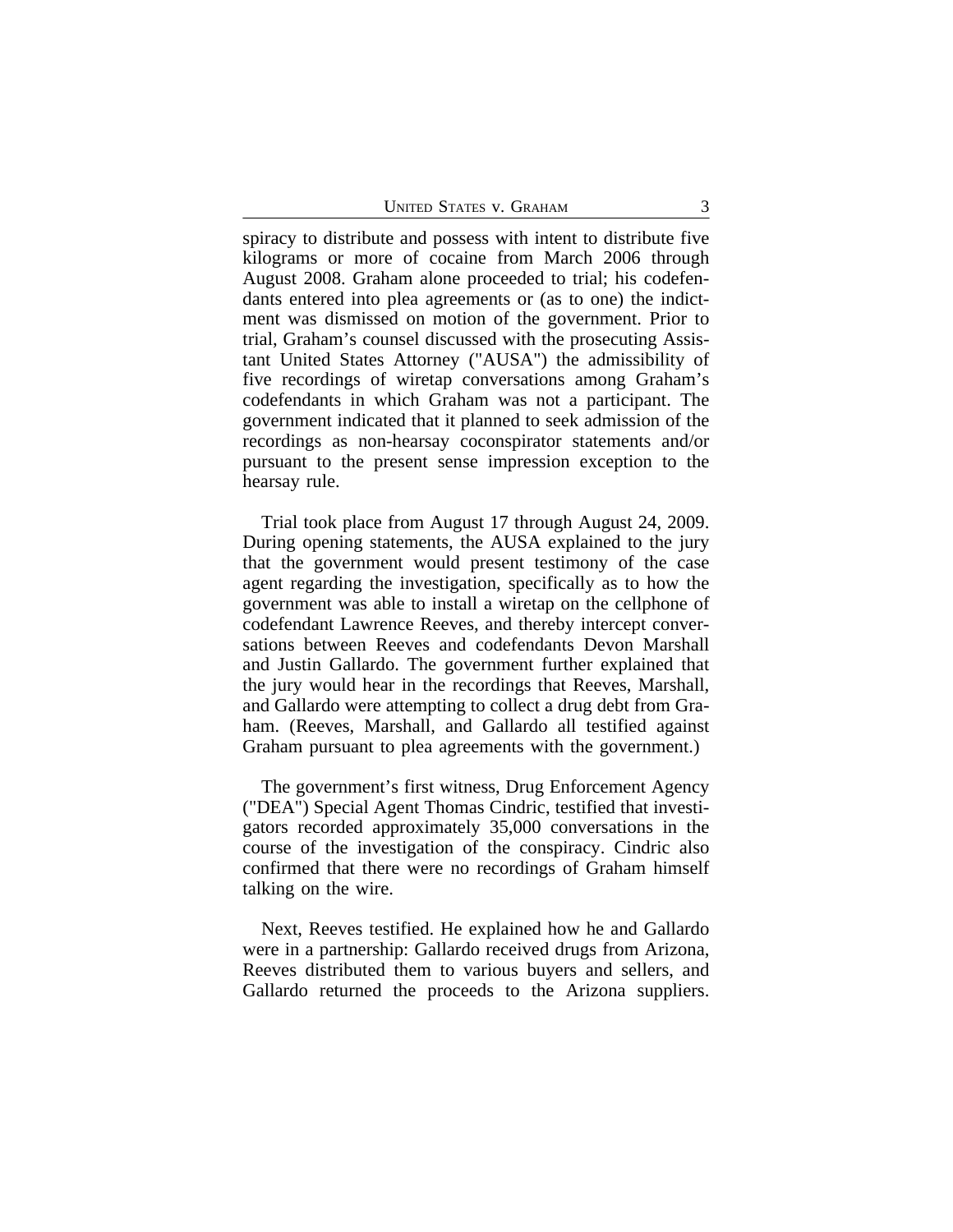Reeves also described working with Graham to sell drugs, including going to Graham's house to "pick up the money that he owed [him] for [a] [ ] shipment of drugs that [he] gave him." J.A. 178. Reeves testified that he received a total of six shipments of cocaine from Arizona. At some point, Reeves met Marshall, one of Graham's customers. Reeves testified that Marshall was unhappy with Graham's prices and began to buy directly from Reeves.

Reeves testified that while working with Graham to sell the fourth shipment of narcotics, which was delivered to Graham's home and contained approximately 26 kilograms of cocaine and about 200 pounds of marijuana, they "gave [the drugs] to [Graham] up front and expected to get payment afterwards, after he was done selling." *Id.* at 191. Graham complained about the quality of the marijuana, however, and told them "he tried to sell" it but could not. *Id.* at 192. As a result, he owed Reeves and Gallardo money for the marijuana, which resulted in the Arizona suppliers going unpaid. According to Reeves, Graham's debt after that transaction was "about \$30,000." *Id.*

Reeves further testified that Graham had received a portion of four of the six shipments from Arizona, but future supplies had ended "[b]ecause Leo [Graham] owed [them] on the money on the marijuana and he refused to pay. And therefore, [they] cut him off." J.A. 199. Specifically, Reeves explained that the sixth shipment was the last shipment from Arizona:

There was a huge, basically, beef between myself, Mr. Gallardo, and the people in Arizona because of this marijuana, and because of the shortage, how those [kilos] came short, and the money not come in. So they basically shut us down.

J.A. 199.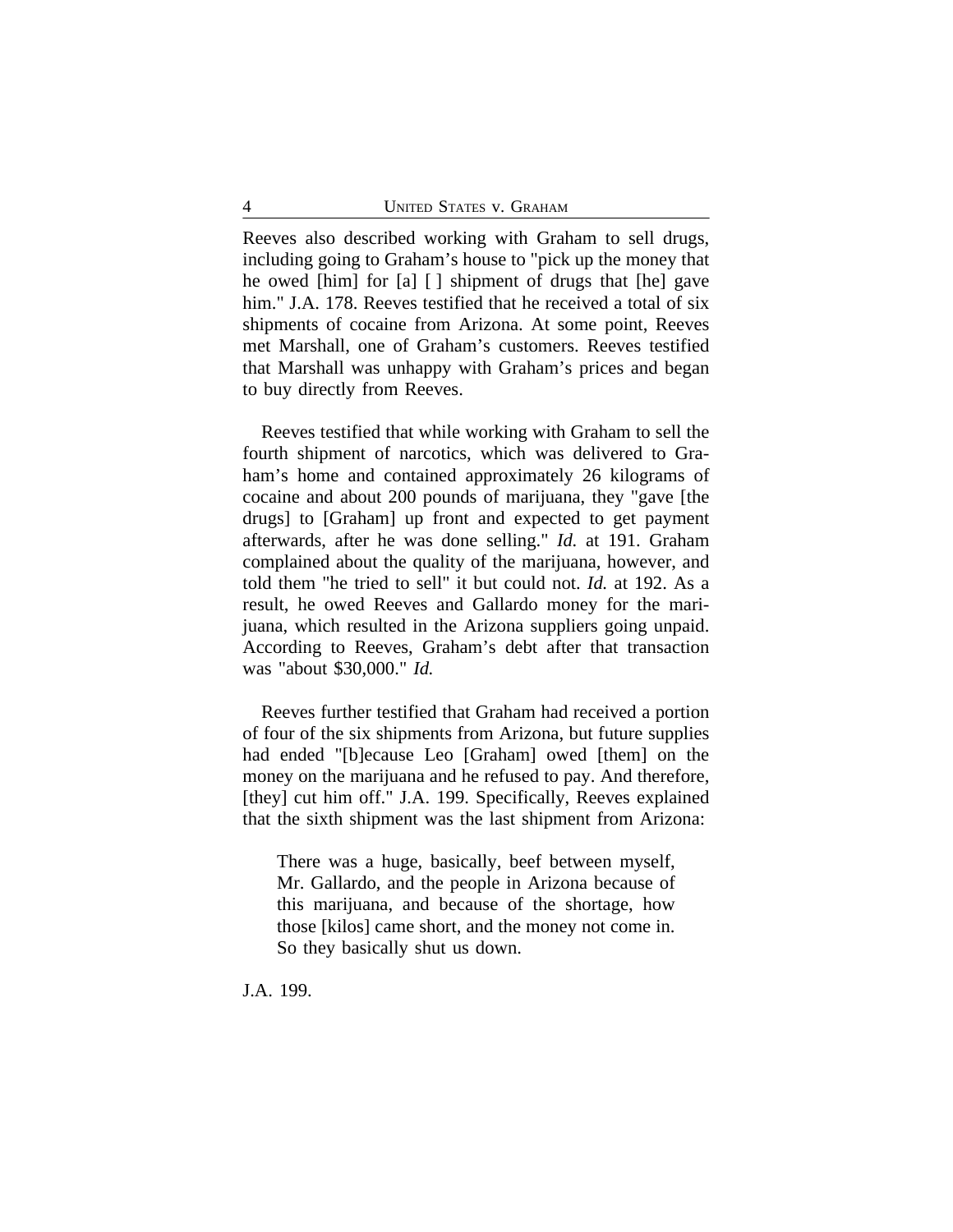Thereafter, Reeves asked Marshall to assist in persuading Graham to pay the debt. Reeves and Marshall planned to tell Graham that "Mexicans" were looking for him in hopes that he would be intimidated into paying the debt. *Id.* at 203. During Reeves's testimony, the government played three recordings**<sup>1</sup>** of wiretapped phone conversations on Reeves's phone. The jurors were given binders containing transcripts of each recording played during the trial. When a recording was played, the prosecutor referenced the corresponding tab number in the transcript binder for the jury to follow along.

Justin Gallardo was the second cooperating codefendant to testify. He testified that he transported cocaine from Arizona to Maryland, helped Reeves distribute it in Baltimore, and took the money earned from the sales to Arizona. Gallardo confirmed that Graham received multiple kilograms of each cocaine shipment the group received. He testified that he kept tally sheets, which were seized in August 2008 during the execution of a search warrant issued for his home. Gallardo used the sheets to keep track of the amount and type of drug each customer received and the money paid, and the portion of the money to be returned to Arizona. Gallardo's tally sheets showed that Graham acquired cocaine and marijuana from the group and that he owed or paid money for those drugs.

**<sup>1</sup>**Call number 1452 was played first, and it corresponded to "tab 8" in the binder. During call 1452, Reeves and "Big Moe" spoke about Moe's attempts to locate Graham. "Big Moe" was another associate, and he was offered a portion of the pay-out if he was successful in persuading Graham to pay the debt.

The second call played was call 23, which corresponded to "tab 13" in the binder. It consisted of Reeves talking with Gallardo about Marshall's attempts to get Graham to pay the debt. Reeves told Gallardo that Graham had refused to pay.

The third call played was call 1454, which corresponded to "tab 9" in the binder. The call was between Reeves and "Big Moe." Reeves explained Marshall's attempt to intimidate Graham by telling him "Esses" were looking for him, and that Graham continued to refuse to pay the debt.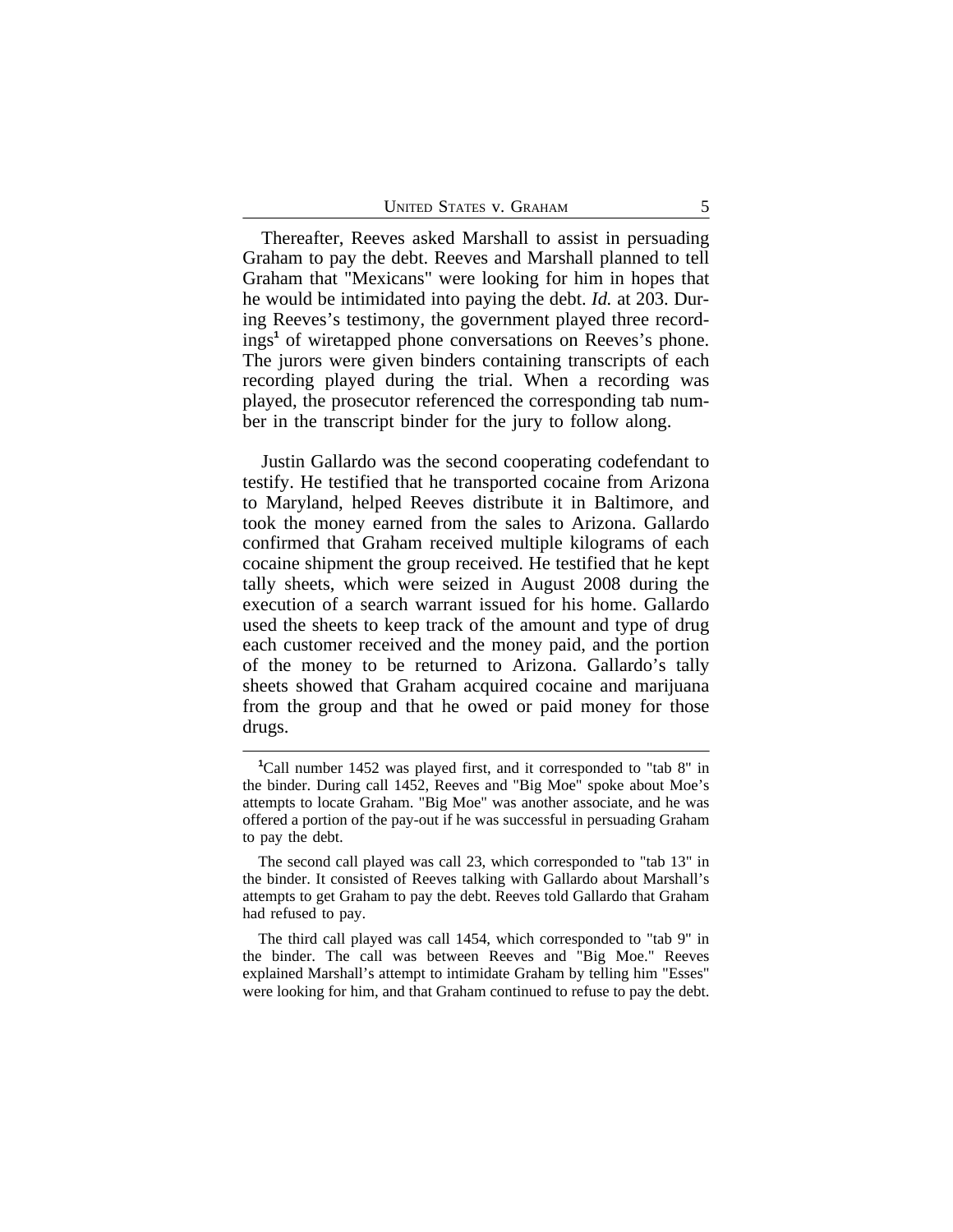Marshall was the third cooperating codefendant to testify. He explained that in early 2007 he began selling cocaine that he received from a supplier named "Leonardo." Marshall identified Graham as his supplier, "Leonardo." According to Marshall, he would pick up kilogram quantities of cocaine from Graham at Graham's home. Marshall stated that in October 2007 he began to obtain his supply directly from Reeves.

Marshall testified that Reeves informed him that Graham owed Reeves money,<sup>2</sup> and at Reeves's request, Marshall agreed to talk to Graham. When he did so, Marshall told Graham that Mexican cocaine suppliers were looking for him. In response, Marshall testified, Graham said he refused to give any money to Reeves until he "gets some more product" — "coke." J.A. 385.

After meeting with Graham, Marshall relayed the information to Reeves via telephone. Call 22, which was "tab 12" of the transcript binder, was played to the jury. In that call, Marshall told Reeves that Graham had refused to pay the debt. In this conversation, however, Marshall did not tell Reeves that Graham wanted more drugs, and Marshall explained during his testimony that this was because he (Marshall) did not like to talk about drugs over the phone. Marshall did indicate during the call, however, that Graham had said more, and that he (Marshall) would discuss it with Reeves the next day.

In its rebuttal closing argument, the government replayed the first twenty-three seconds of one of the conversations between Reeves and "Big Moe." *See supra* n.1.

The district court instructed the jury that the actual recorded conversations constituted the evidence, and not the

<sup>&</sup>lt;sup>2</sup>Call 20, which corresponded to "tab 11" of the transcript binder, was played for the jury. In that call, Reeves asked Marshall to "pull it off" (i.e., get Graham to pay the debt), and told Marshall that he could "keep the rest" if he could manage to get the debt paid. J.A. 664.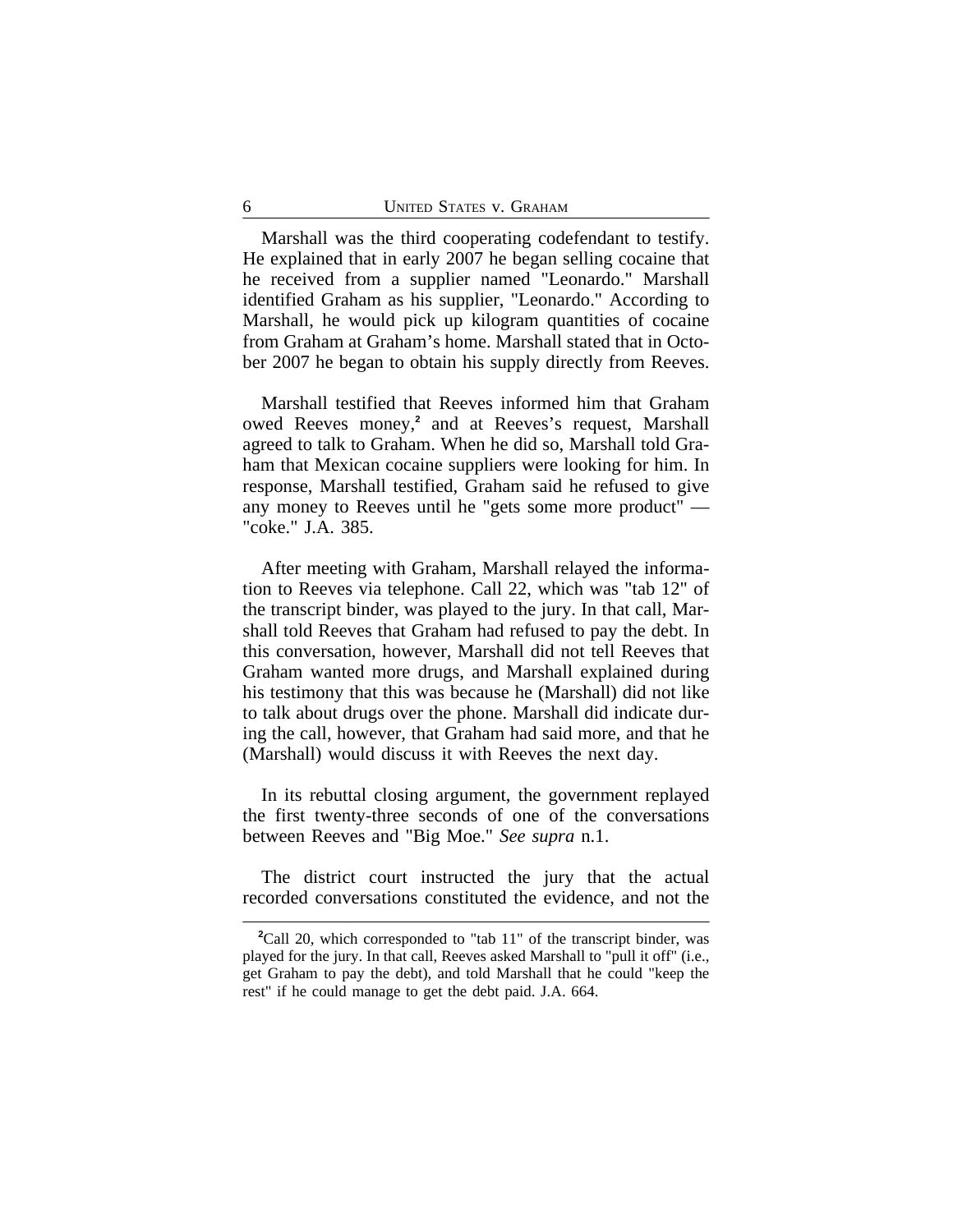transcripts, which were simply aids to follow the conversations.

The jury convicted Graham of conspiracy to distribute five kilograms or more of cocaine. The parties entered a stipulation that stated that the exhibits from the trial would be "retained by counsel who offered them, pending appeal." J.A. 503.

Graham was sentenced on November 6, 2009. During the sentencing proceeding, the government reminded the district court that it had filed an information under 21 U.S.C. § 851, "noting that the Defendant had three prior felony drug offenses." J.A. 515. The court asked whether there was a mandatory minimum sentence in the case, and the government confirmed that Graham faced a mandatory life sentence as a result of the § 851 information. In response, the court stated "[f]rankly, if I were applying 3553(a) factors, there is no way that I would impose that sentence in this case . . . . [I]t would be a severe sentence, but it would certainly not be a life sentence that I am required to impose in this case." J.A. 516. The court imposed a sentence of life imprisonment. Graham filed a timely notice of appeal.

B.

We appointed appellate counsel for Graham. During his research of appealable issues, counsel discovered that none of the recordings played during trial had themselves been recorded or transcribed by the court reporter during their presentation to the jury. Concerned that, as he had not been present for trial, his incomplete knowledge of the trial record might impede his representation of Graham before us, counsel filed and we granted a consent motion to rescind the briefing order to permit counsel to pursue relief before the district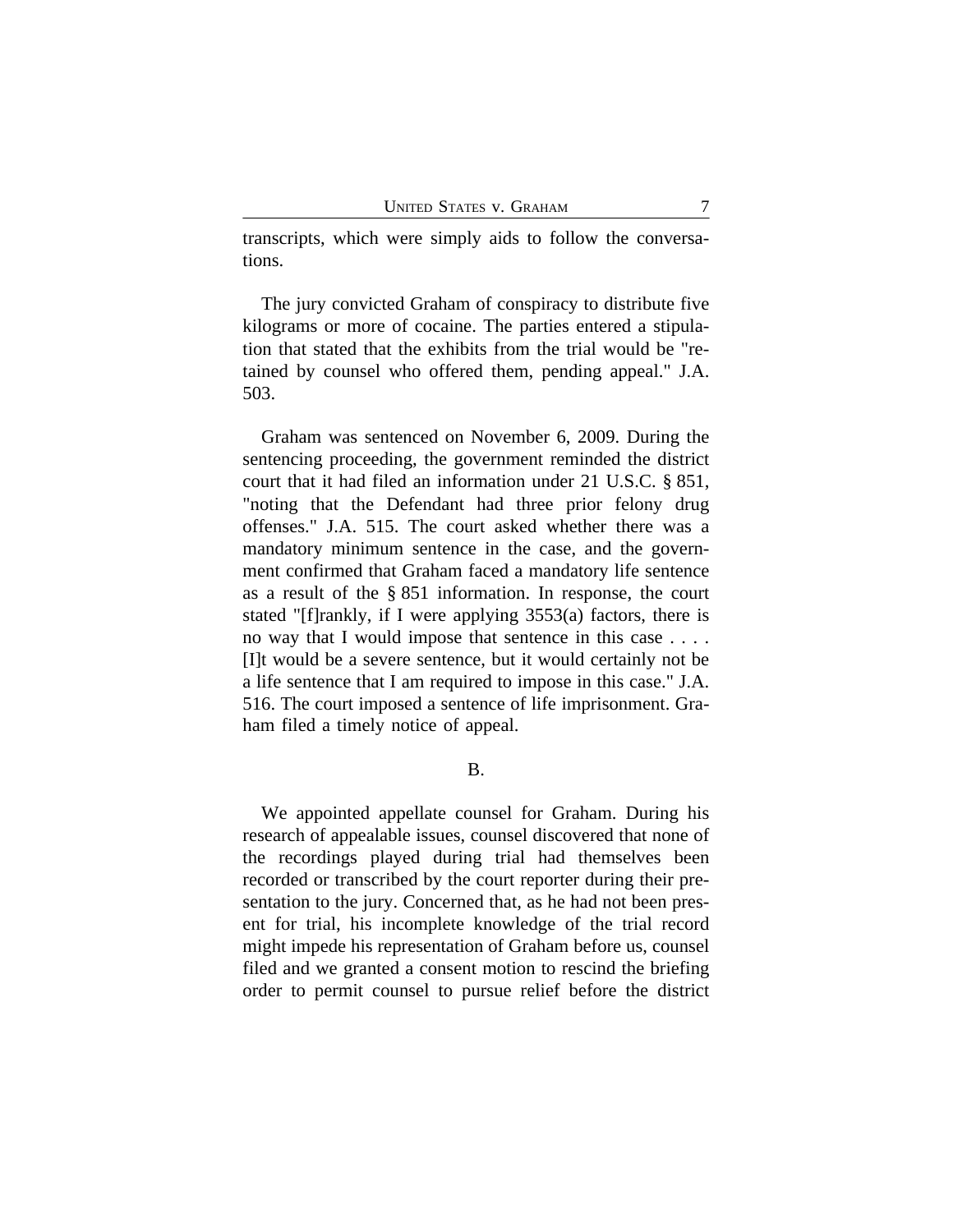court pursuant to Federal Rule of Appellate Procedure ("FRAP") 10.**<sup>3</sup>**

Thereafter, in summer 2011, the government provided to counsel a copy of a CD containing the recordings and a copy of the transcript binder. The district court held an evidentiary hearing to determine which recordings were played for the jury during trial. Prior to the hearing, the government submitted two affidavits to the district court. One was of the lead trial prosecutor, a former AUSA. The former AUSA stated that he, his co-counsel, and the case agent, had reviewed the DEA wiretaps in Graham's case, and selected which calls would be played at trial. He stated that he organized the preparation of the transcripts for the calls they planned to play for the jury, and checked the transcripts for errors prior to trial. He stated that, based on his recollection, as refreshed by his review of the trial transcript, the wiretap CD, and examination of the transcript binder, he could "attest that the compact disk provided to [him] by [the current AUSA] contains true and accurate copies of the wiretap recordings played during the trial in [Graham's] case." J.A. 710. He specifically identified which recorded calls from the duplicate CD had been played

**<sup>3</sup>**Federal Rule of Appellate Procedure 10(e) provides as follows in pertinent part:

(e) Correction or Modification of the Record.

(1) If any difference arises about whether the record truly discloses what occurred in the district court, the difference must be submitted to and settled by that court and the record conformed accordingly.

(2) If anything material to either party is omitted from or misstated in the record by error or accident, the omission or misstatement may be corrected and a supplemental record may be certified and forwarded:

. . .

(B) by the district court before or after the record has been forwarded . . .

FRAP 10(e).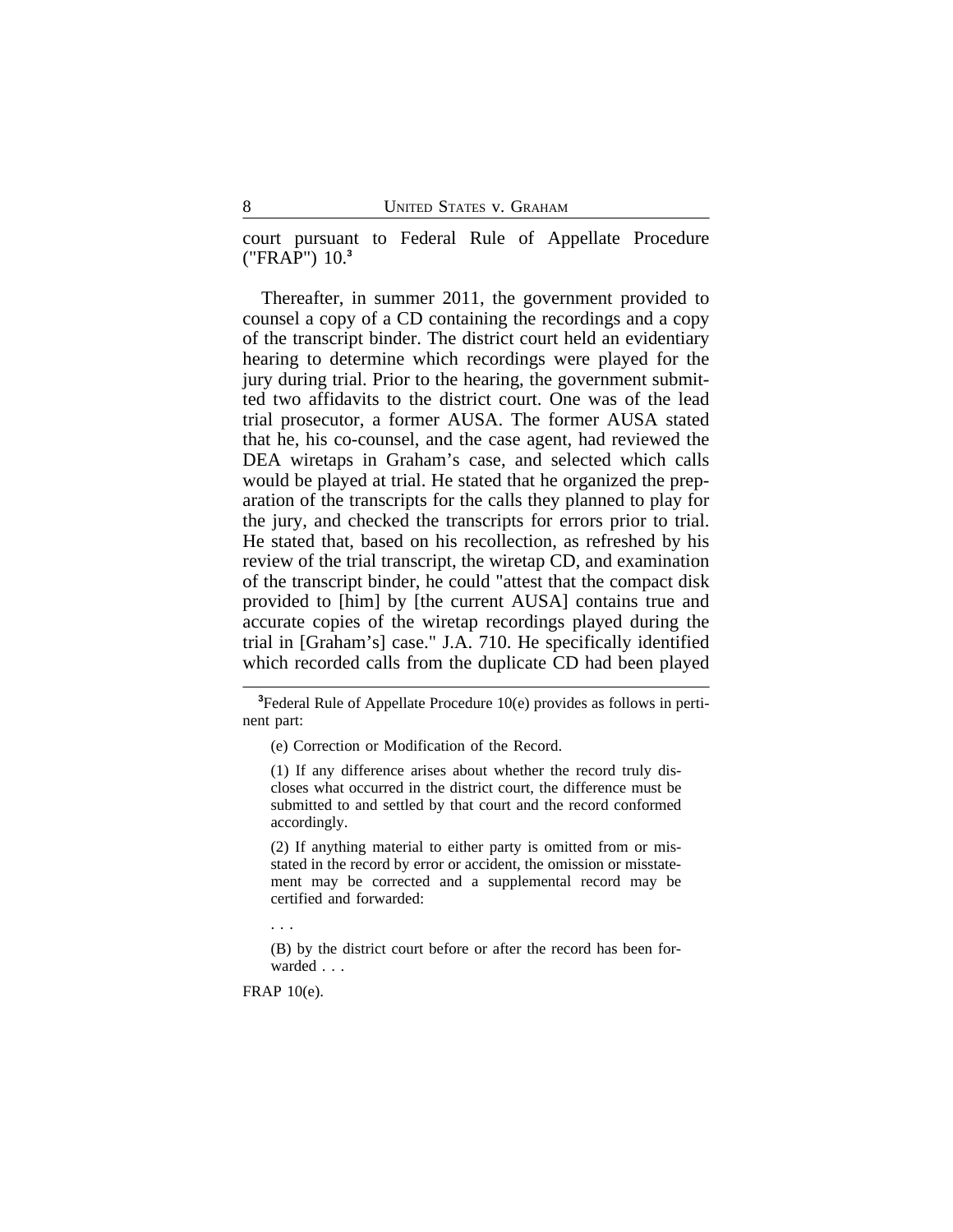at each reference in the trial transcript to a tape being played to the jury.

During the hearing, the former AUSA testified consistently with the averments in his affidavit. He stated that he was in the courtroom when all of the recordings were played to the jury. He further testified that in preparation for the hearing, he reviewed each page of the trial transcript which indicated a recorded call had been played and "compar[ed] them to the transcripts and ma[de] sure that the transcripts were the transcripts that related to those calls." J.A. 729.

The second affidavit submitted prior to the hearing was of DEA Task Force Officer Detective William Nickoles. Nickoles stated that he was the case agent on Graham's case and, in that capacity, he reviewed wiretap recordings and the transcripts of the recordings selected to be used at trial. He asserted that he was present at trial when the calls were played on August 18, 2009, and when the prosecutor played a portion of a call during his rebuttal closing argument. Nickoles averred that he reviewed the contents of the CD that contained copies of the recordings prepared for trial, and the copy of the transcript binder prepared for the trial, and based on that review and his best recollection of relevant events, he could "attest that the compact disk provided to [him] by [the current AUSA] contains the true and accurate copies of the wiretap recordings played during the trial in [Graham's] case." J.A. 714.

Nickoles also testified at the hearing. He explained that, while working as the case agent on Graham's case, he had reviewed every wiretap call in the case. He also stated that he executed his affidavit after listening to the audio CD and reviewing the transcript binder provided to him, which together led him to conclude that they were accurate copies of the originals used in Graham's trial. Finally, he testified that the transcribed portions of the five phone calls in the five tabs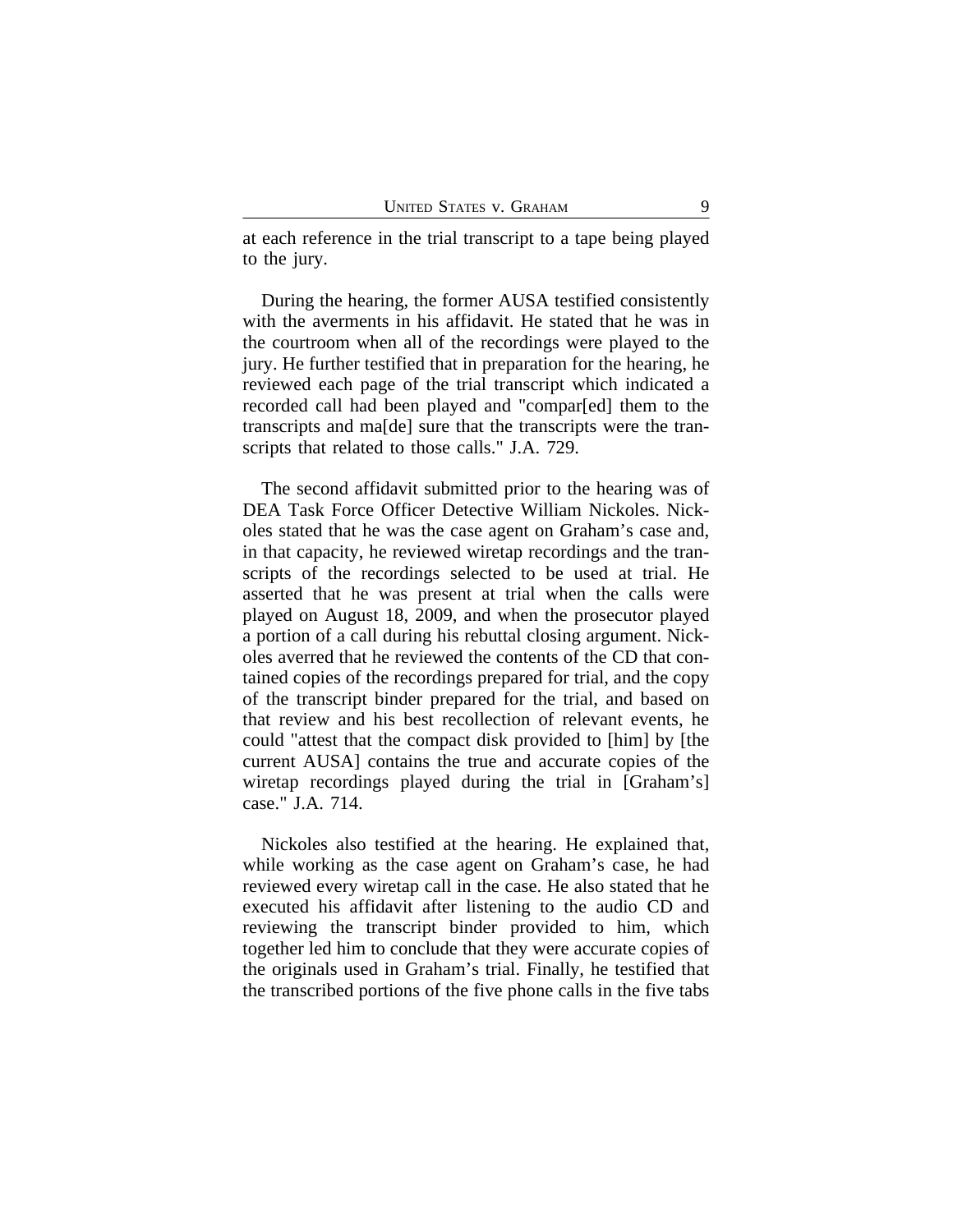in the transcript binder were played in their entirety, and only the transcribed portions were played to the jury.

On July 25, 2012, the district court issued a Memorandum Opinion and Order Confirming Record on Appeal, which made findings as to which calls, and which portions of the calls, were heard by the jury. Six tapes were played at trial, covering five calls; one recording was replayed during the government's rebuttal argument. The district court "[found] beyond a reasonable doubt that the wiretap recordings played at trial were those indicated by the testimony and affidavits" presented by the government. J.A. 804. Thereafter, the parties resumed their briefing in this appeal.**<sup>4</sup>**

# C.

Graham argues that the court reporter's failure to transcribe the contents of the wiretap conversations played to the jury during trial constituted a violation of the Court Reporter Act ("CRA"), 28 U.S.C. § 753(b), and that the district court lacked sufficient proof at the FRAP 10 hearing to conclude definitively what wiretap recordings were played to the jury. In response, the government argues that the district court's findings and conclusions are sound and that, even if the district court erred in failing to ensure at trial that the wiretap conversations played were recorded or transcribed contemporaneously by the court reporter, the error was resolved by the district court's FRAP 10 conclusions.

We review a district court's compliance with the CRA *de novo*. *United States v. Brown*, 202 F.3d 691, 696 (4th Cir. 2000).

The CRA states, in pertinent part:

**<sup>4</sup>** In our summary of the evidence set forth above in section I.A. of this opinion, we have interpreted the record fully in accordance with the district court's findings and conclusions.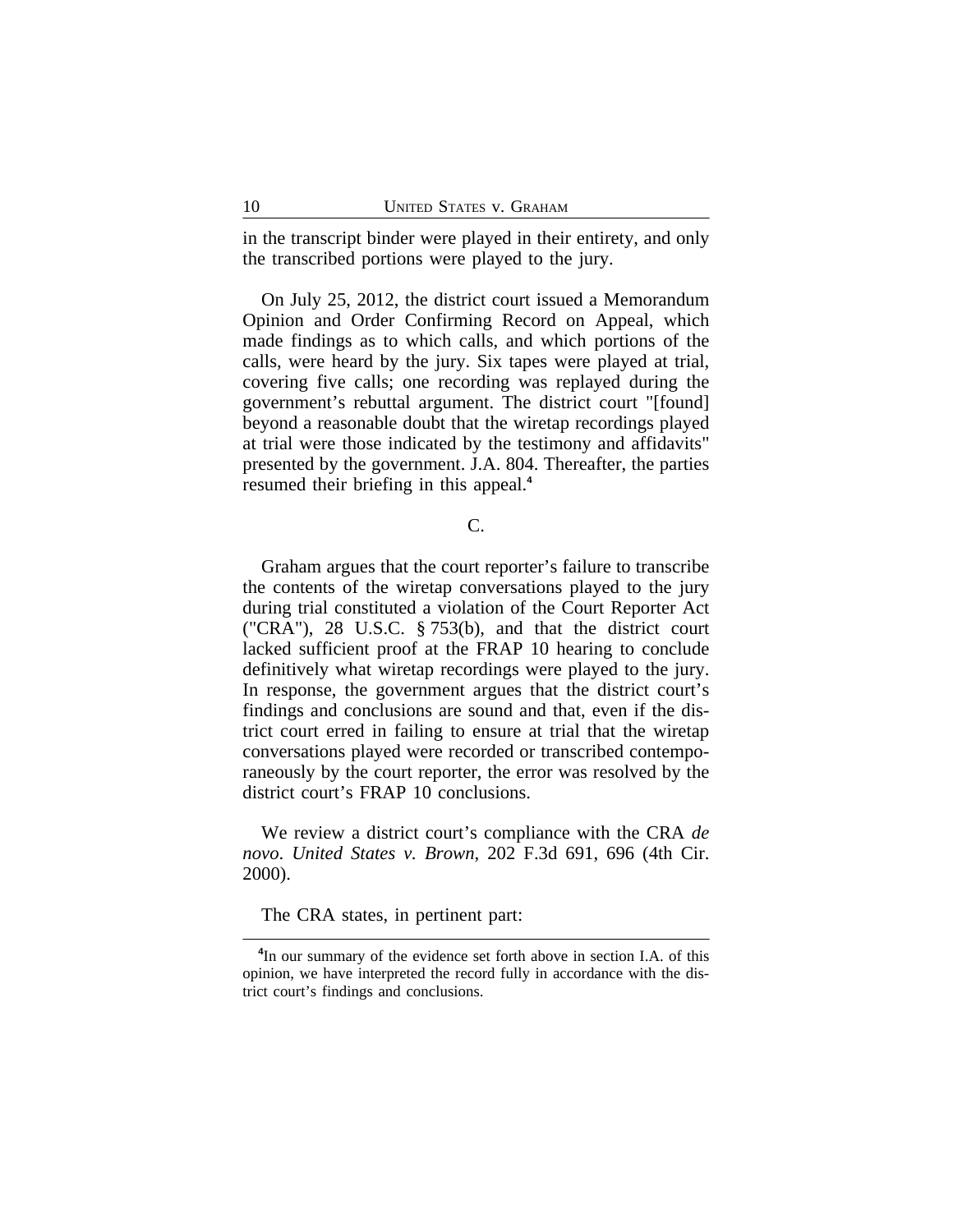Each session of the court and every other proceeding designated by rule or order of the court or by one of the judges shall be recorded verbatim . . . . Proceedings to be recorded under this section include (1) all proceedings in criminal cases had in open court . . . .

## 28 U.S.C. § 753(b).

We have not previously addressed the issue whether a district court's failure to ensure the transcription of audio recordings played during a trial constitutes a violation of the CRA. We need not resolve the issue in this case, however, because Graham is not entitled to relief on his claim in any event. In *United States v. Brown*, we held that, although a defendant has a right to a meaningful appeal, with the assistance of a complete transcript, "omissions from a trial transcript only warrant a new trial if 'the missing portion of the transcript specifically prejudices [a defendant's] appeal.'" 202 F.3d 691, 696 (4th Cir. 2000) (quoting *United States v. Gillis*, 773 F.2d 549, 554 (4th Cir. 1985)). Thus, "'to obtain a new trial, whether or not appellate counsel is new, the defendant must show that the transcript errors specifically prejudiced his ability to perfect an appeal.'" *Brown*, 202 F.3d at 696 (quoting *United States v. Huggins*, 191 F.3d 532, 537 (4th Cir. 1999)). Because we find the district court's FRAP 10 findings were amply supported by the evidence presented at the hearing and enabled Graham to "perfect [his] appeal," we need not and do not address whether the CRA was violated. *Id.*

# D.

In reviewing the district court's decision on a FRAP 10 motion, we consider the district court's findings conclusive "unless intentionally false or plainly unreasonable." *United States v. Hernandez*, 227 F.3d 686, 695 (6th Cir. 2000) (citing *United States v. Zichettello*, 208 F.3d 72, 93 (2nd Cir. 2000); *United States v. Garcia*, 997 F.2d 1273, 1278 (9th Cir. 1993);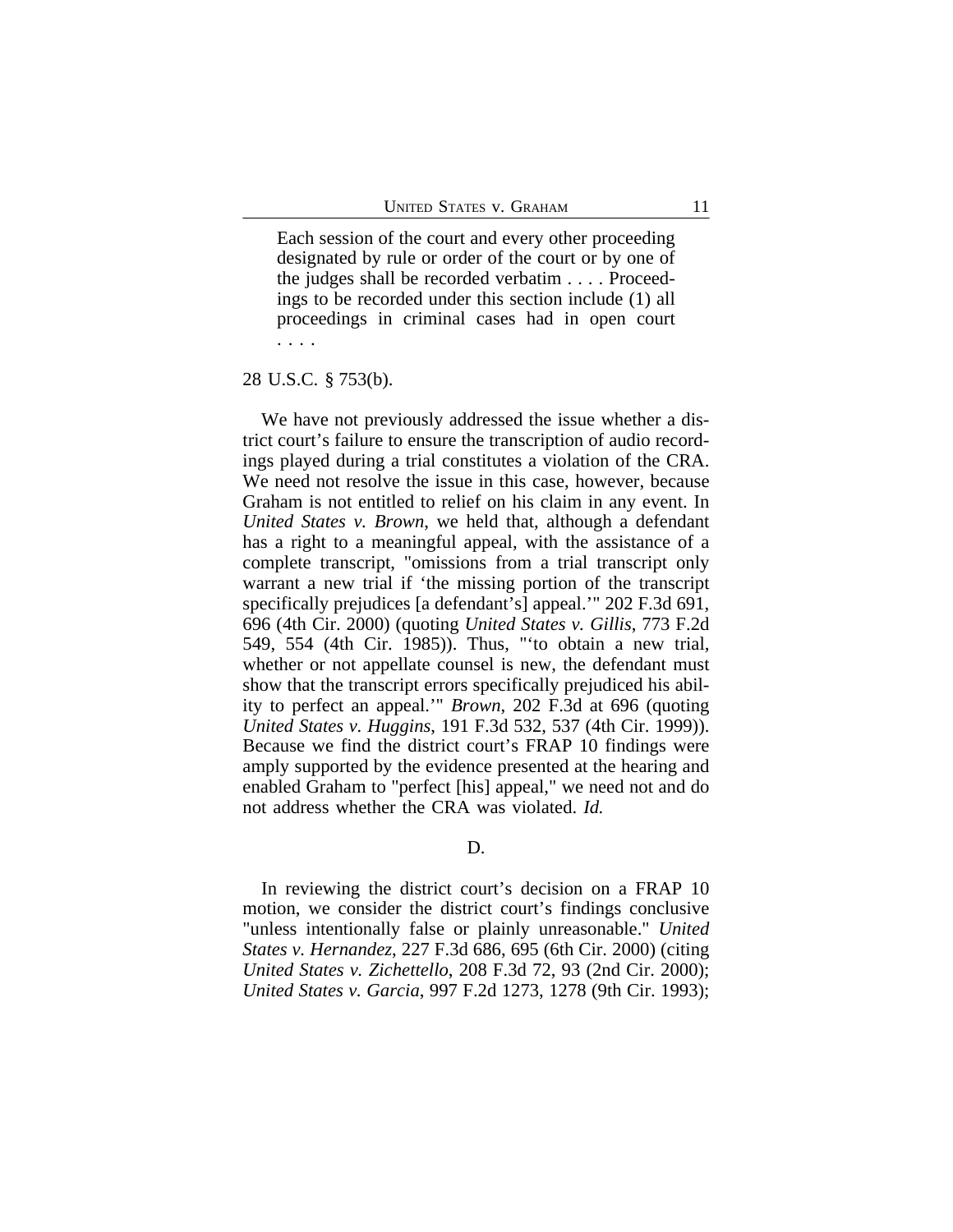*United States v. Serrano*, 870 F.2d 1, 12 (1st Cir. 1989); *United States v. Mori*, 444 F.2d 240, 246 (5th Cir. 1971)).

Graham argues that the evidence presented at the FRAP 10 proceeding was insufficient to correct the lack of transcription of the recordings played to the jury. This is so, he contends conclusorily, because the trial court did not hear enough evidence at the FRAP 10 hearing to find definitively which recordings were played during the trial.

We disagree. The district court's findings were adequately supported by the evidence. First, the district court pointed to the fact that both of the witnesses were closely involved in the actual preparation of the original disc containing the recordings and transcript binder used at the trial. Both were present throughout the trial. The district court also noted that the lead trial prosecutor testified that he "very clearly" recalled which recording was played in his rebuttal closing, and after reviewing the trial transcript, the disc, and the transcript binder, remembered which of the other recordings had been played. J.A. 804-05. Lastly, the district court emphasized the fact that "Graham [who attended the hearing with counsel] presented no contradictory affidavits or testimony," and concluded that the calls that were played were calls 20, 22, 23, 1452 and 1454. *Id.* at 805-06.

Based on the wealth of highly persuasive evidence before the district court, we conclude the court had a sufficient basis to find beyond a reasonable doubt that the copies of the disc and transcript binder were genuine and accurate duplicates of the calls that were played at trial. We have no hesitation in concluding that Graham's counsel has available in this case an appellate record that fully and accurately reflects the pretrial and trial proceedings before the district court leading to the jury's verdict. *Cf. Hernandez*, 227 F.3d at 695.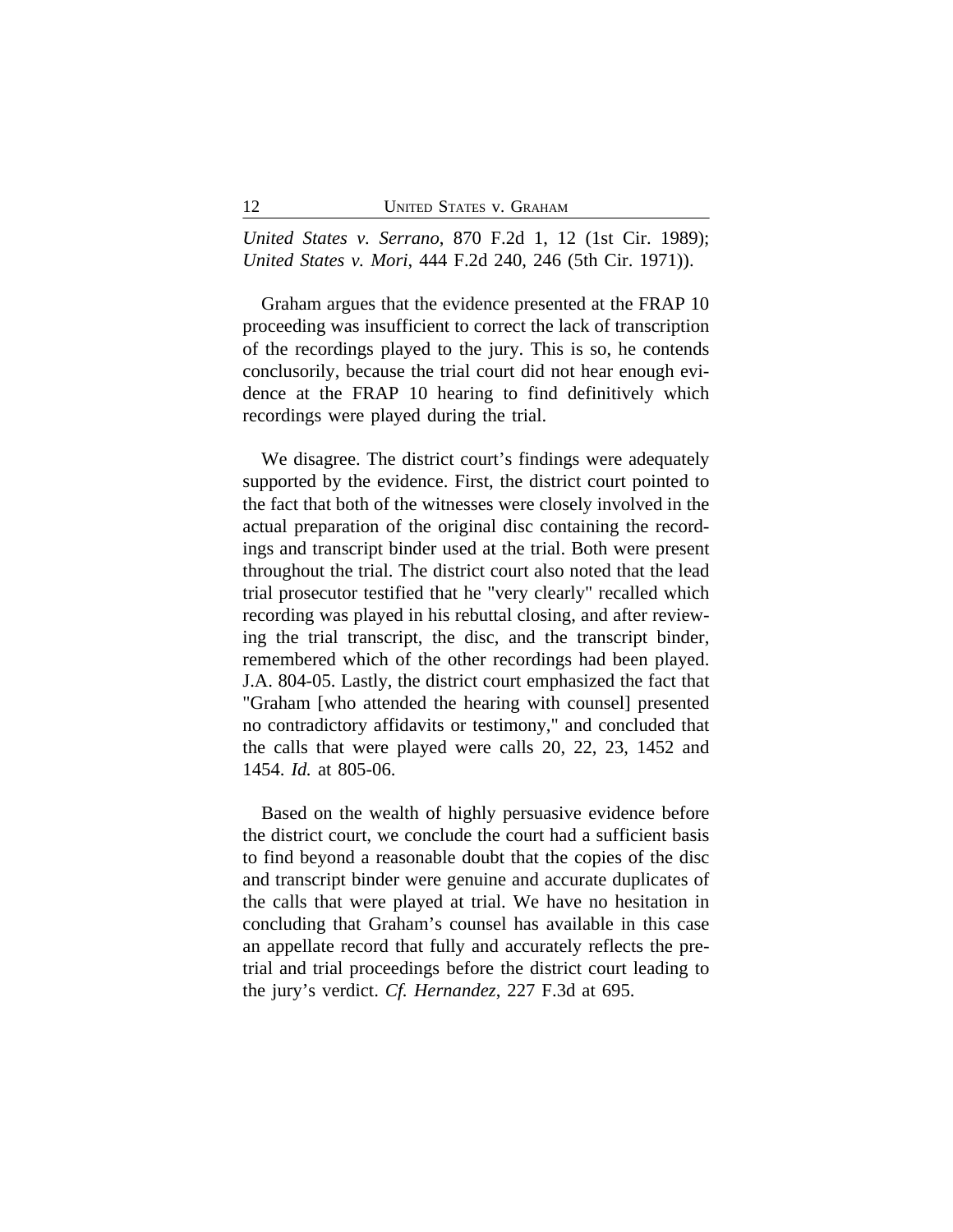Graham next argues that the district court erred in admitting the wiretap conversations of his coconspirators under Federal Rule of Evidence ("FRE" or "Rule") 801(d)(2)(E)**<sup>5</sup>** because the tapes merely captured "idle chatter" between them about Graham's past debt for marijuana, and because the conversations were not in the course, or in furtherance, of a conspiracy.

We review a district court's admission of a statement under Rule 801(d)(2)(E) for abuse of discretion. *United States v. Blevins*, 960 F.2d 1252, 1255 (4th Cir. 1992). The abuse of discretion standard is highly deferential, and a reviewing court should not reverse unless the ruling is "manifestly erroneous." *Gen. Elec. Co. v. Joiner*, 522 U.S. 136, 142 (1997) (quoting *Spring Co. v. Edgar*, 99 U.S. 645, 658 (1879)).

The standard for admission of a coconspirator statement is clear in this Circuit:

A statement is not hearsay if it is "a statement by a co-conspirator of a party during the course and in furtherance of the conspiracy" and is offered against the party. Fed. R. Evid.  $801(d)(2)(E)$ . In order to admit a statement under  $801(d)(2)(E)$ , the moving

(d) Statements That Are Not Hearsay. A statement that meets the following conditions is not hearsay:

(2) An Opposing Party's Statement. The statement is offered against an opposing party and:

(E) was made by the party's coconspirator during and in furtherance of the conspiracy.

The statement must be considered but does not by itself establish . . . the existence of the conspiracy or participation in it under (E).

Fed. R. Evid. 801(d)(2)(E).

 ${}^5$ Rule 801(d)(2)(E) provides: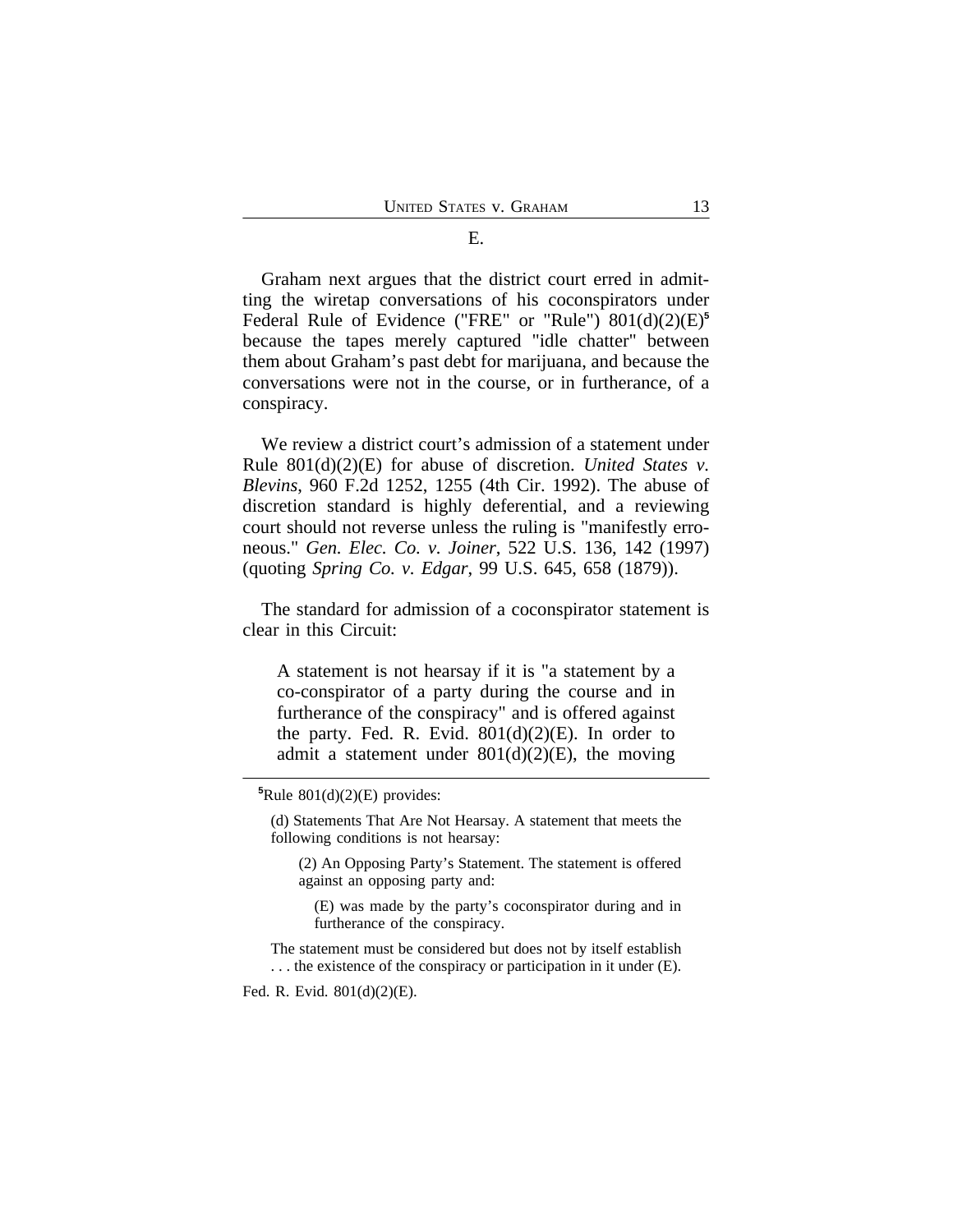party must show that (i) a conspiracy did, in fact, exist, (ii) the declarant and the defendant were members of the conspiracy, and (iii) the statement was made in the course of, and in furtherance, of the conspiracy. *See*, *e.g.*, *United States v. Heater*, 63 F.3d 311, 324 (4th Cir. 1995). Idle conversation that touches on, but does not further, the purposes of the conspiracy does not constitute a statement in furtherance of a conspiracy under Rule 801(d)(2)(E). *See United States v. Urbanik*, 801 F.2d 692, 698 (4th Cir. 1986).

*United States v. Pratt*, 239 F.3d 640, 643 (4th Cir. 2001). "A statement by a co-conspirator is made 'in furtherance' of a conspiracy if it was intended to promote the conspiracy's objectives, whether or not it actually has that effect." *United States v. Shores*, 33 F.3d 438, 443 (4th Cir. 1994), *cert. denied*, 514 U.S. 1019 (1995).

The existence of the three prongs of admissibility for coconspirator statements (existence of a conspiracy, membership therein of defendant and declarants, and the statements being made in the course of and in furtherance of that conspiracy) must be supported by a preponderance of the evidence. *See Blevins*, 960 F.2d at 1255. The incorrect admission of a statement under the coconspirator statement exclusion from the definition of hearsay is subject to harmless error review. *United States v. Urbanik*, 801 F.2d 692, 698 (4th Cir. 1986).

Graham first contends that the district court erred by not making explicit findings on the existence of a conspiracy prior to admitting the statements. This argument fails, however, because a trial court is not required to hold a hearing to determine whether a conspiracy exists before admitting statements under the rule, and the court need not explain the reasoning behind the evidentiary ruling. *Blevins*, 960 F.2d at 1256. We "may affirm a judgment where the record reveals that the co-conspirator's statements were plainly admissible,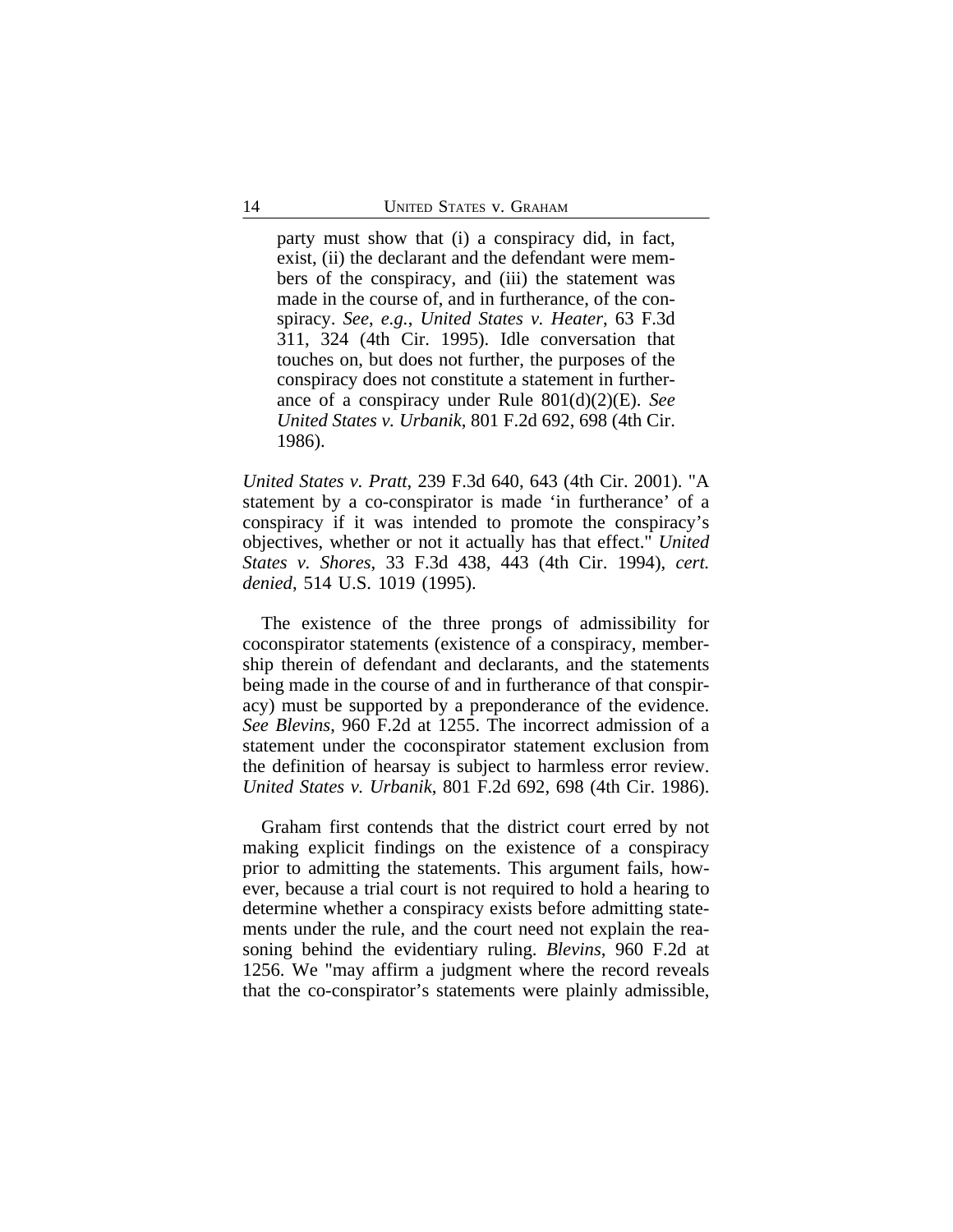whether or not a detailed rationale for admitting the statements had been stated by the trial court." *Id.*

Next, Graham argues that each of the five recordings played for the jury was nothing more than "profanity laden conversation" about collecting a debt from Graham, but that "[t]here's no way that [conversations about] a 'debt collecting' job" constituted coconspirator statements. Appellant's Br. at 65-66 (brackets added). In other words, Graham contends that the conversations played for the jury were not "in furtherance of a conspiracy" to distribute cocaine.

The government responds that the only issue surrounding the admissibility of the statements is whether the conspiracy continued to exist on June 27, 2008, when the recordings were made. The government points to the efforts of Reeves and Marshall to collect the unpaid sums from Graham so that the money could be used to salvage the relationship with their Arizona-based supplier as indicative that the conspiracy was ongoing at the time of the calls. To the extent Graham is arguing that he withdrew from the conspiracy, the government adds, that claim must fail because it is the defendant who has the burden of establishing withdrawal, and "'[a] mere cessation of activity in furtherance of the conspiracy is insufficient.'" Gov't's Br. at 46-47 (quoting *United States v. Walker*, 796 F.2d 43, 49 (4th Cir. 1986)). The government contends that although Graham may have refused to pay the debt, he did not take affirmative action to withdraw from the conspiracy.

Additionally, the government argues the conversations were "in furtherance of the conspiracy," because "it was necessary for members of the conspiracy, Reeves and Marshall, to discuss the status of the conspiracy, the status of its members, and monies owed by one member to another." Gov't's Br. at 57.

The government's position is persuasive. The evidence demonstrates that one of the primary reasons Reeves and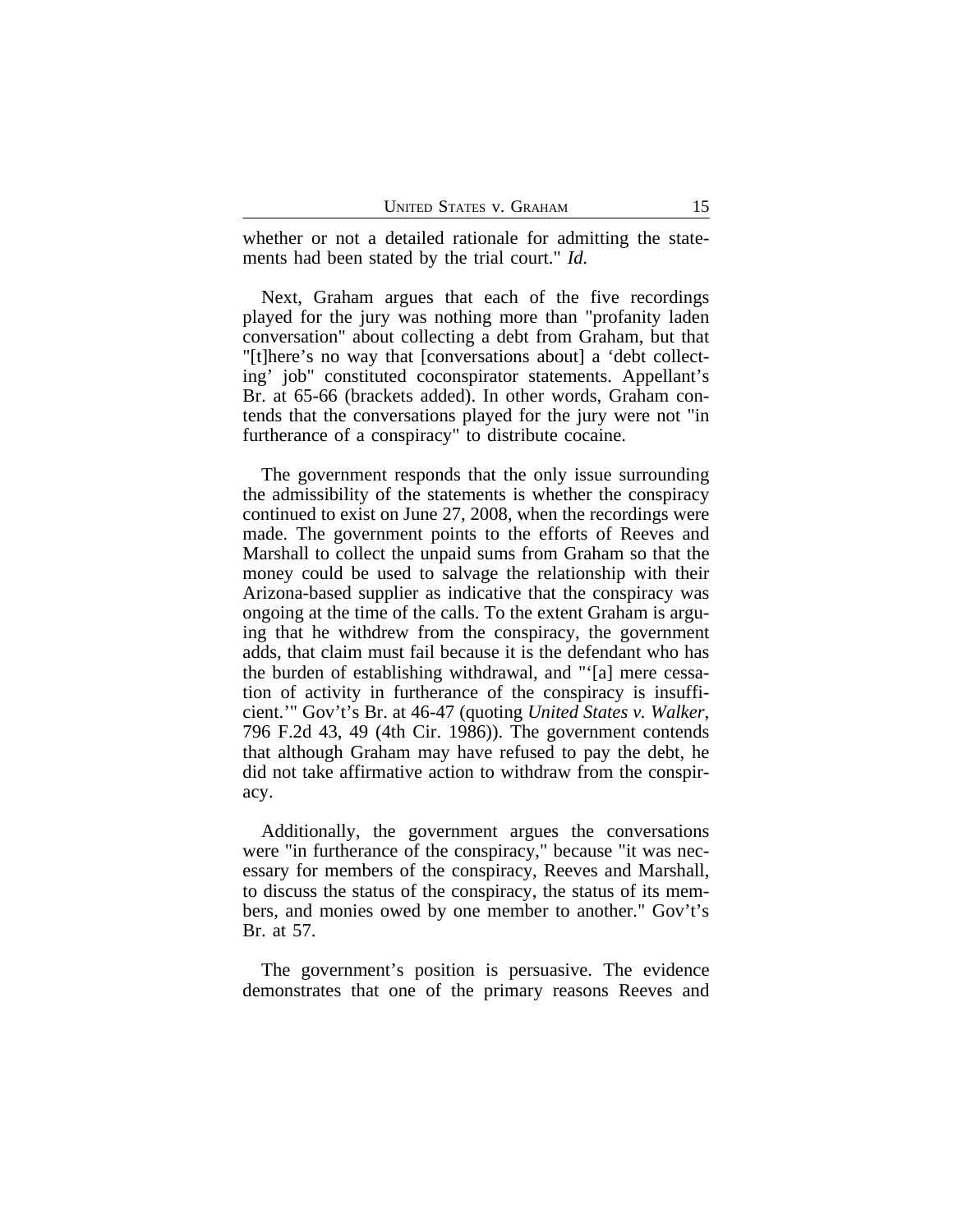Marshall sought to collect the debt from Graham was to gain funds to continue or re-establish their drug supply, which according to their testimony at trial, had been plentiful before Graham's refusal to ante up dislocated their profitable enterprise. Additionally, the evidence shows that Graham himself continued to want to engage in further drug activities with the group by receiving more cocaine. There is, in contrast, no evidence that Graham attempted to disavow the conspiracy and communicate his departure to his coconspirators. *See Smith v. United States*, 133 S. Ct. 714, 719 (2013) (holding that the burden rests with the defendant to establish withdrawal from a conspiracy). What we have said in the context of substantive liability for a conspiracy offense applies with equal force in the context of the admissibility of coconspirator statements: "evidence of an internal conflict between [a defendant] and other members of the conspiracy" is not alone sufficient to undermine proof that coconspirator statements were made in furtherance of and in the course of the conspiracy. *See United States v. Green*, 599 F.3d 360, 369 (4th Cir.), *cert. denied*, 131 S.Ct. 271 (2010).

Even though Graham himself was not captured in a conversation with a coconspirator in any of the 35,000 calls recorded during the investigation of this case, and even though there was adversity between Graham and his coconspirators, each call played at trial contained discussions that rendered them "in furtherance" of the overall conspiracy. The calls all consisted of the speakers exchanging information about the status of their efforts to collect the intra-conspiracy debt owed by Graham. Some included discussions of the plan to give Graham the impression (to intimidate him into paying) that "Esses" or "Mexicans" were looking for him to collect on the debt, and most ended with the speakers planning the next time they would discuss their efforts to persuade Graham to pay up. It is apparent that debt collection was a primary aim of the conspiracy at the time the calls were made, most likely because recoupment of the unpaid funds had some bearing on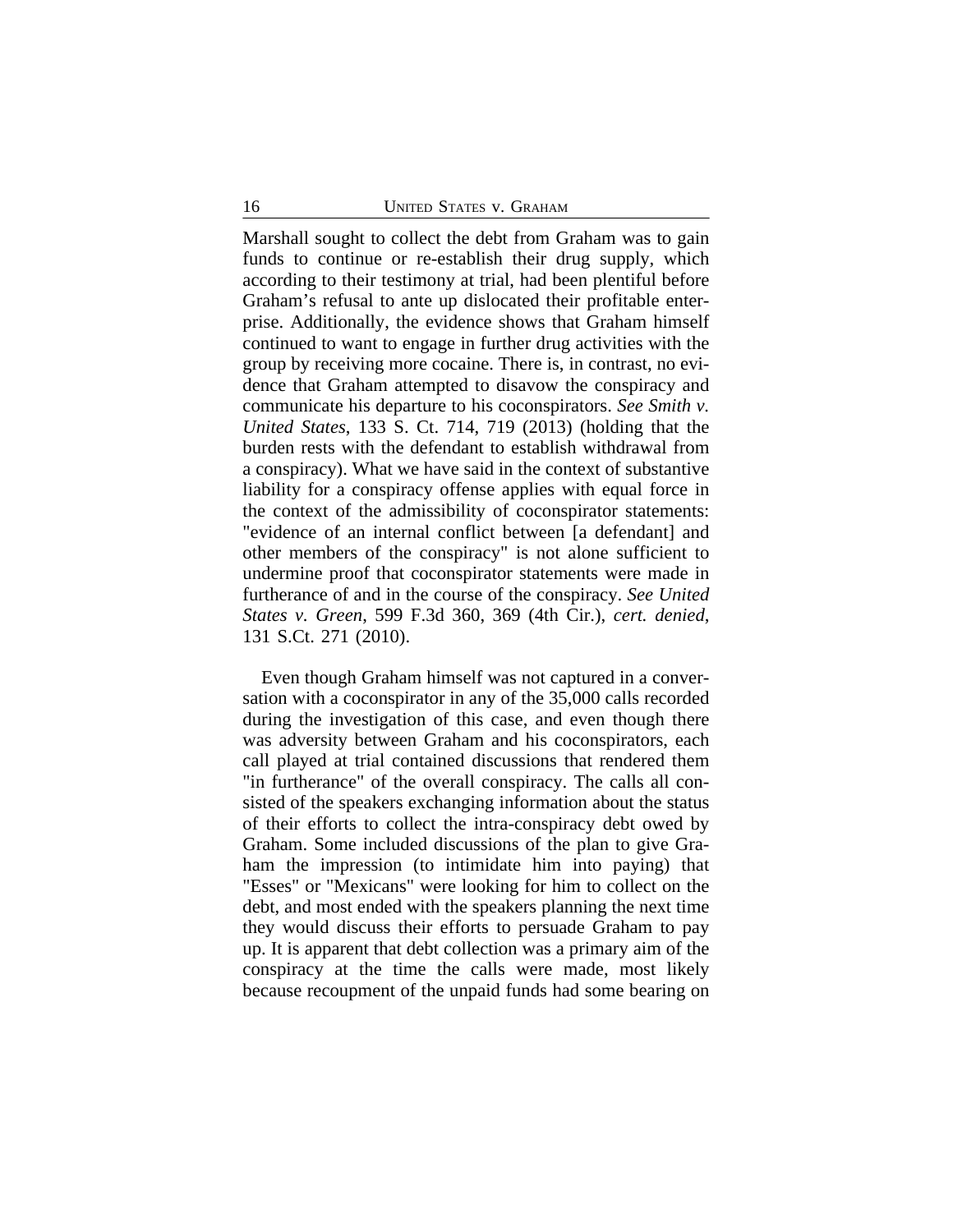the group's ability to receive additional narcotics from their Arizona source.

In short, the district court's admission of the challenged statements was neither erroneous nor, it necessarily follows, an abuse of discretion. *Blevins*, 960 F.2d at 1256.

II.

Finally, invoking the strongly-worded sentiments expressed by the district court at sentencing to the effect that it would not choose to impose a life sentence if it had a choice in the matter,**<sup>6</sup>** Graham challenges his mandatory life sentence.**<sup>7</sup>** Although the argument is not made with great clarity, we understand his principal purpose to be that he wishes to preserve the issue in the event the Supreme Court should elect to reexamine its holding in *Almendarez-Torres v. United States*, 523 U.S. 224 (1998).**<sup>8</sup>** In any event, we are bound by

J.A. 528.

**<sup>7</sup>**The government's timely filing of a 21 U.S.C. § 851 information put Graham on notice of its intent to prove at sentencing three prior felony drug offense convictions, rendering Graham eligible for an enhanced sentence under 21 U.S.C. § 841.

**8** *See, e.g.*, *United States v. Mason*, 628 F.3d 123, 133-34 (4th Cir. 2010):

Finally, Mason contends that the fact of his prior convictions needed to be proved to a jury beyond a reasonable doubt. Because that fact was not found by a jury beyond a reasonable

**<sup>6</sup>**The district court stated:

In this case, if I did have my discretion, I would impose a harsh sentence. It would be a sentence at the bottom of the guidelines. It would be a 30-year sentence, which I find would be appropriate and would meet the goals of 3553(a), because you certainly deserve, I believe, every day of the sentence within the guidelines, but, as I said, at the bottom of the guidelines. I impose, because I am required to, a sentence of life.